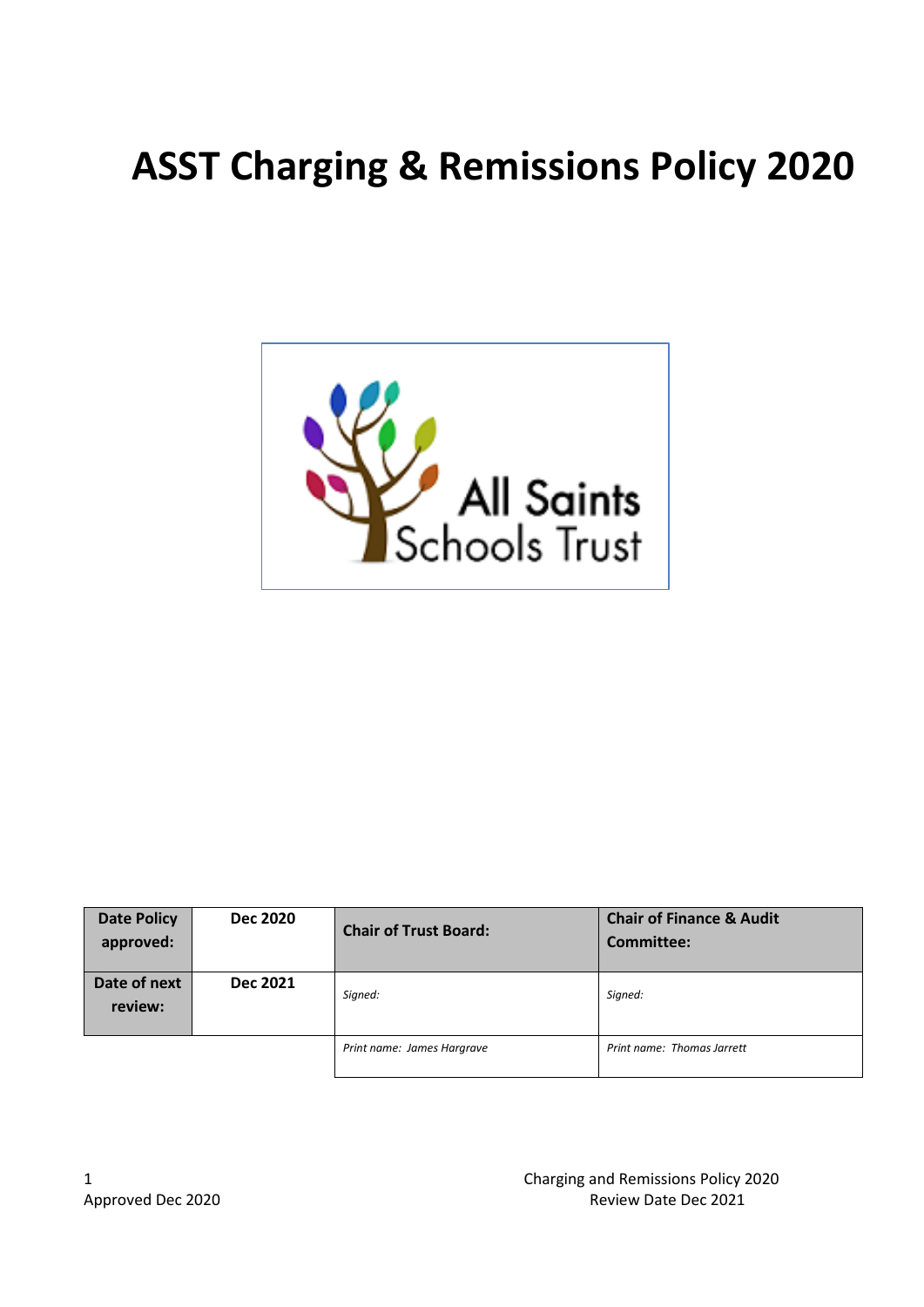# **1. Background**

The purpose of this policy and associated procedures is to ensure that All Saints Schools Trust (the 'Trust') maintains and develops systems of financial control which conform to the requirements both of propriety and of good financial management. It is essential that these systems operate properly to meet the requirements of the Trust's Funding Agreement with the Department for Education (DfE).

The policy covers the approach that the Trust's academies will take to charging parents for certain events and activities provided for their children.

This policy relates to all of the Trust's academies. Adherence to the principles and procedures contained in this policy is mandatory for all staff.

This policy is to be read in conjunction with the main Trust *Financial Regulations Policy*.

#### **2. Introduction**

The Trust and its academies Governing Bodies recognise the valuable contribution that the wide range of activities, including clubs, trips, and residential experiences can make towards a pupil's personal and social education.

The Trust aims to promote and provide such activities both as part of a broad and balanced curriculum for the pupils of its academies and as additional optional activities.

#### **3. Voluntary Contributions**

When organising school trips or visits which enrich the curriculum and educational experience of the children, the academy invites parents to contribute to the cost of the trip. All contributions are voluntary.

If the academy does not receive sufficient voluntary contributions, it may be necessary to cancel a trip. If a trip goes ahead, it may include children whose parents have not paid any contribution. These children will not be treated differently from any others.

If a parent wishes their child to take part in an academy trip or event, but is unwilling or unable to make a voluntary contribution, the child is still permitted to participate fully in the trip or activity. Sometimes the academy pays additional costs in order to support the visit. Parents have a right to know how each trip is funded. The academy provides this information on request.

The following is a list of additional activities organized by our academies, which require voluntary contributions from parents. These activities are known as 'optional extras'. This list is not exhaustive: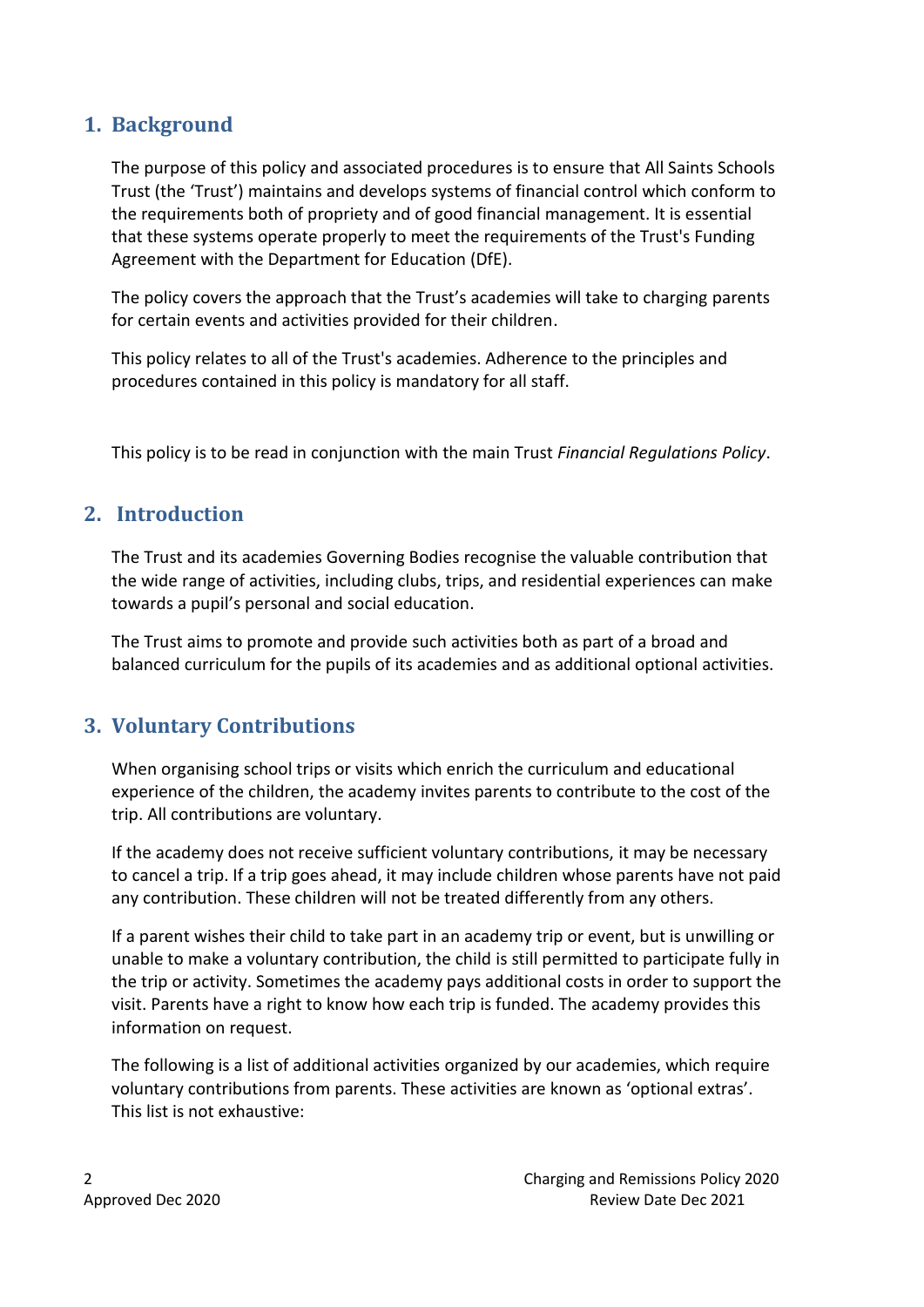- visits to museums
- sporting activities which entail transport expenses
- outdoor adventure activities
- visits to the theatre
- school trips abroad
- musical events.

### **4. Residential Visits**

If the academy organises a residential visit in school time or mainly school time, which is to provide education directly related to the National Curriculum, there will be no charge for the education or travel expenses. However, charges will be made to cover the costs of board and lodging. Parents who receive the following state benefits and are in receipt of Pupil Premium are exempt from payment:

- Income Support
- Income based job-seekers allowance
- Income-related Employment and Support Allowance
- Supported under Part VI of the Immigration and Asylum Act 1999
- The guarantee element of State Pension Credit
- Child Tax Credit (provided that Working Tax Credit is not also received)
- Working Tax Credit run-on paid for 4 weeks after you stop qualifying for Working Tax Credit
- Universal Credit (in the circumstances prescribed by the Government).

Enrichment activities and residential visits which may be charged for are regarded as 'optional extras'. These activities do not form part of the National Curriculum. Charges will not exceed the actual cost of provision.

# **5. Activities Outside School Hours**

The Trust and its academies reserve the right to seek parental contributions for activities deemed to be optional extras such as theatre trips, school discos and sports coaching.

# **6. Materials & Equipment**

The cost of purchase or hire of instruments, materials, equipment or clothing for activities, which take place outside school hours and which are purely voluntary and optional remains the parents' responsibility. It remains the parents' responsibility to supply school uniform including P.E. Kit.